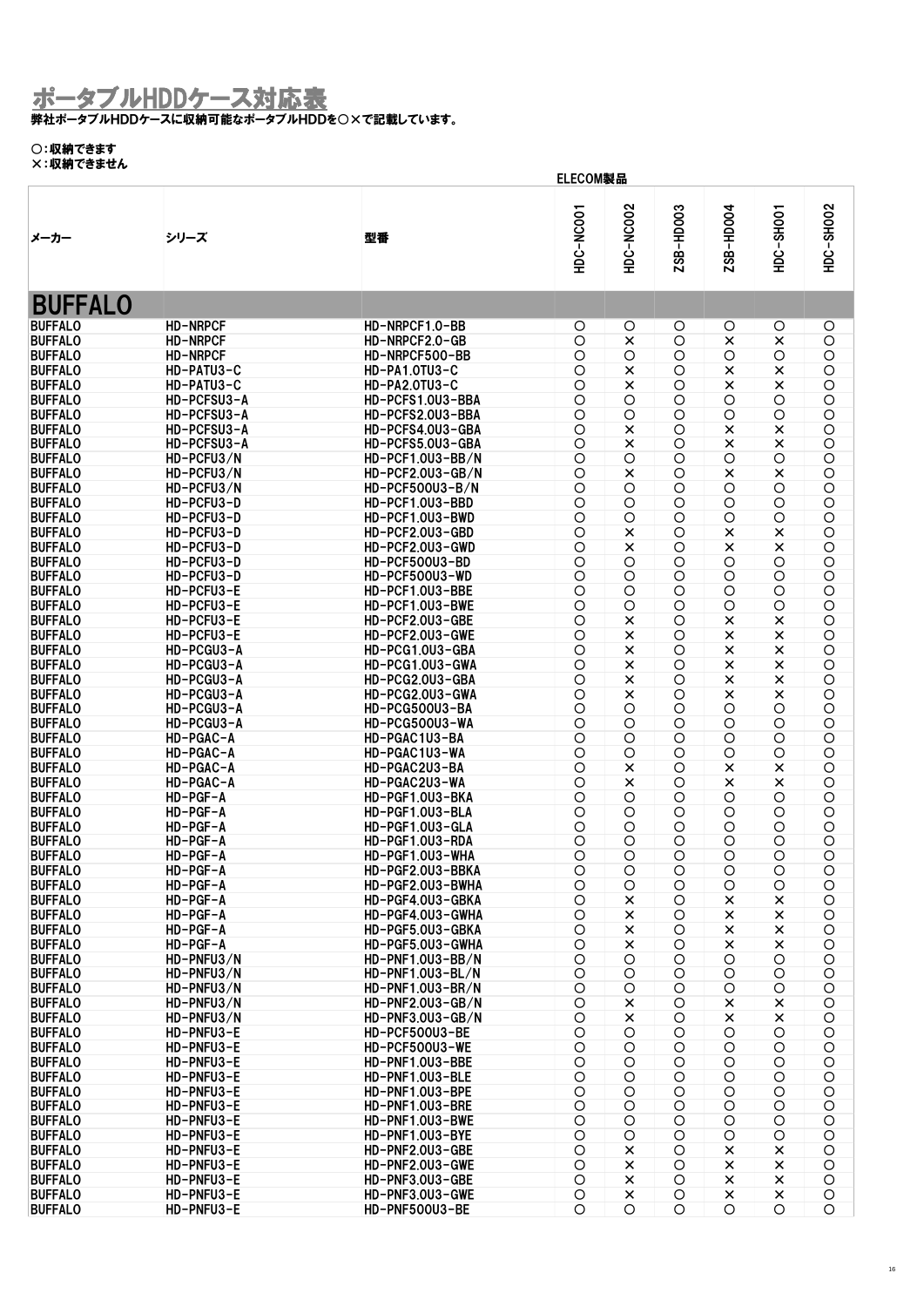#### 弊社ポータブルHDDケースに収納可能なポータブルHDDを○×で記載しています。

### ○:収納できます

|                             |                   |                       | ELECOM製品       |                           |           |                       |                |                |
|-----------------------------|-------------------|-----------------------|----------------|---------------------------|-----------|-----------------------|----------------|----------------|
| メーカー                        | シリーズ              | 型番                    | HDC-NCOO1      | <b>HDC-NC002</b>          | ZSB-HD003 | 2SB-HD004             | HDC-SHOO1      | HDC-SH002      |
| <b>BUFFALO</b>              | HD-PNFU3-E        | HD-PNF500U3-WE        | O              | O                         | O         | O                     | O              | O              |
|                             |                   |                       |                |                           |           |                       |                |                |
| <b>BUFFALO</b>              | HD-PNQU3/V        | HD-PNQ1.0U3/V         | $\circ$        | $\times$                  | $\circ$   | $\times$              | ×              | $\circ$        |
| <b>BUFFALO</b>              | HD-PNQU3/V        | <b>HD-PNQ500U3/V</b>  | O              | $\times$                  | O         | $\times$              | $\pmb{\times}$ | O              |
| <b>BUFFALO</b>              | HD-PSF            | HD-PSF4.0U3-GB        | $\circ$        | $\times$                  | $\circ$   | $\times$              | $\times$       | $\circ$        |
| <b>BUFFALO</b>              | HD-PSF            | HD-PSF4.0U3-GW        | $\bigcirc$     | $\times$                  | O         | $\times$              | $\pmb{\times}$ | $\bigcirc$     |
| <b>BUFFALO</b>              | HD-PSFU3/N        | HD-PSF4.0U3-GB/N      | $\bigcirc$     | $\pmb{\times}$            | $\circ$   | $\pmb{\times}$        | $\pmb{\times}$ | $\bigcirc$     |
| <b>BUFFALO</b>              | HD-PUSU3-C        | HD-PUS1.0U3-BC        | $\circ$        | $\circ$                   | $\circ$   | $\circ$               | $\circ$        | $\circ$        |
| <b>BUFFALO</b>              | HD-PUSU3-C        | HD-PUS1.0U3-RC        | $\overline{O}$ | O                         | $\circ$   | O                     | $\circ$        | $\overline{O}$ |
| <b>BUFFALO</b>              | HD-PUSU3-C        | HD-PUS1.0U3-SC        | $\circ$        | O                         | $\circ$   | $\circ$               | $\bigcirc$     | $\circ$        |
| <b>BUFFALO</b>              | HD-PUSU3-C        | HD-PUS2.0U3-BC        | $\circ$        | O                         | O         | O                     | $\bigcirc$     | $\bigcirc$     |
| <b>BUFFALO</b>              | HD-PUSU3-C        | HD-PUS2.0U3-RC        | $\circ$        | $\bigcirc$                | O         | $\circ$               | $\bigcirc$     | O              |
| <b>BUFFALO</b>              | HD-PUSU3-C        | <b>HD-PUS2.0U3-SC</b> | $\bigcirc$     | O                         | O         | O                     | $\bigcirc$     | O              |
| <b>BUFFALO</b>              | HD-PUSU3-D        | HD-PUS1.0U3-RDD       | $\circ$        | $\circ$                   | O         | O                     | $\circ$        | $\bigcirc$     |
|                             |                   |                       |                |                           |           |                       |                |                |
| <b>BUFFALO</b>              | HD-PUSU3-D        | HD-PUS1.0U3-SVD       | $\circ$        | O                         | O         | O                     | $\bigcirc$     | $\bigcirc$     |
| <b>BUFFALO</b>              | HD-PUSU3-D        | HD-PUS2.0U3-RDD       | $\circ$        | O                         | O         | O                     | $\circ$        | $\overline{O}$ |
| <b>BUFFALO</b>              | HD-PUSU3-D        | HD-PUS2.0U3-SVD       | $\overline{O}$ | O                         | $\circ$   | $\overline{O}$        | $\circ$        | $\circ$        |
| <b>BUFFALO</b>              | HD-PZFU3-A        | HD-PZF1.0U3-BKA       | $\circ$        | ×                         | O         | ×                     | ×              | $\bigcirc$     |
| <b>BUFFALO</b>              | HD-PZFU3-A        | HD-PZF2.0U3-BKA       | $\circ$        | $\pmb{\times}$            | O         | $\times$              | $\pmb{\times}$ | $\bigcirc$     |
| <b>BUFFALO</b>              | <b>HDS-PZNVB</b>  | HDS-PZNVB1.0U3        | $\circ$        | $\times$                  | $\circ$   | ×                     | $\pmb{\times}$ | $\circ$        |
| <b>BUFFALO</b>              | <b>HDS-PZNVB</b>  | HDS-PZNVB2.0U3        | $\circ$        | $\times$                  | O         | ×                     | $\pmb{\times}$ | $\bigcirc$     |
| <b>BUFFALO</b>              | <b>HDS-PZNVB</b>  | HDS-PZNVB500U3        | $\circ$        | $\times$                  | $\circ$   | $\times$              | $\times$       | $\circ$        |
| <b>BUFFALO</b>              | HDW-PDU3-C        | HDW-PD1.0U3-C         | $\circ$        | $\times$                  | $\circ$   | ×                     | ×              | $\circ$        |
| <b>BUFFALO</b>              | HDW-PDU3-C        | HDW-PD2.0U3-C         | $\circ$        | $\times$                  | O         | ×                     | ×              | $\circ$        |
| <b>BUFFALO</b>              | PD-BK1            | PD-BK1TB2             | $\bigcirc$     | O                         | O         | O                     | O              | $\circ$        |
|                             |                   |                       |                |                           |           |                       |                |                |
| <b>BUFFALO</b>              | PD-BK2            | PD-BK2TB2             | $\circ$        | O                         | O         | O                     | O              | $\circ$        |
| <b>ELECOM</b>               |                   |                       |                |                           |           |                       |                |                |
| <b>ELECOM</b>               | ELP-EENU          | ELP-EEN005UBK         | O              | ×                         | O         | ×                     | ×              | O              |
| <b>ELECOM</b>               | ELP-EENU          | ELP-EEN010UBK         |                |                           | O         | $\times$              |                | $\bigcirc$     |
|                             |                   |                       | O              | $\times$                  |           |                       | ×              |                |
| <b>ELECOM</b>               | ELP-EENU          | ELP-EEN020UBK         | $\circ$        | $\times$                  | $\circ$   | $\times$              | ×              | $\circ$        |
| <b>ELECOM</b>               | <b>ELP-REDUBK</b> | ELP-REDO20UBK         | $\circ$        | $\times$                  | O         | ×                     | $\pmb{\times}$ | $\bigcirc$     |
| <b>ELECOM</b>               | ELP-REDUWH        | ELP-RED005UWH         | $\circ$        | O                         | O         | $\circ$               | $\circ$        | $\bigcirc$     |
| <b>ELECOM</b>               | ELP-REDUWH        | ELP-RED010UWH         | $\circ$        | O                         | O         | O                     | $\bigcirc$     | $\bigcirc$     |
| <b>ELECOM</b>               | <b>ELP-REDUWH</b> | ELP-REDO20UWH         | $\circ$        | ×                         | O         | ×                     | ×              | $\bigcirc$     |
| <b>ELECOM</b>               | ELP-ZSU           | ELP-ZS010UWH          | $\times$       | $\times$                  | ×         | ×                     | $\times$       | ×              |
| <b>DATA</b><br>D<br>$\cdot$ |                   |                       |                |                           |           |                       |                |                |
| <b>I-O DATA</b>             |                   |                       |                |                           |           |                       |                |                |
|                             | EC-PHU3           | EC-PHU3W2D            | O              | ×                         | O         | ×                     | ×              | O              |
| <b>I</b> -O DATA            | EC-PHU3           | EC-PHU3W3D            | $\circ$        | $\boldsymbol{\mathsf{x}}$ | $\circ$   | $\boldsymbol{\times}$ | $\times$       | O              |
| <b>I</b> -O DATA            | EC-PHU3           | EC-PHU3W4D            | $\bigcirc$     | $\pmb{\times}$            | O         | ×                     | ×              | O              |
| <b>I</b> -O DATA            | EC-PHU3           | EC-PHU3W4D            | O              | $\times$                  | O         | $\times$              | $\pmb{\times}$ | $\circ$        |
| <b>I-O DATA</b>             | EC-PHU3           | EC-PHU3W5D            | O              | $\times$                  | O         | ×                     | $\pmb{\times}$ | $\bigcirc$     |
| <b>I</b> -O DATA            | HDP-40TH          | HDP-40TH1GL           | O              | O                         | O         | O                     | O              | $\bigcirc$     |
| <b>I</b> -O DATA            | <b>HDPC</b>       | HDPC-UT2DBK           | $\circ$        | $\times$                  | O         | ×                     | $\pmb{\times}$ | $\bigcirc$     |
| <b>I</b> -O DATA            | <b>HDPC</b>       | HDPC-UT2DBS           | $\circ$        | $\pmb{\times}$            | O         | ×                     | ×              | $\bigcirc$     |
| <b>I</b> -O DATA            | <b>HDPC</b>       | HDPC-UT3DBK           | $\bigcirc$     | $\times$                  | O         | $\pmb{\times}$        | $\pmb{\times}$ | $\bigcirc$     |
| <b>I</b> -O DATA            | HDPD-SUTB         | HDPD-SUTB2            | $\bigcirc$     | $\times$                  | O         | $\times$              | $\pmb{\times}$ | $\bigcirc$     |
| <b>I</b> -O DATA            | <b>HDPD-SUTB</b>  | HDPD-SUTB500          | $\bigcirc$     | $\pmb{\times}$            | O         | $\pmb{\times}$        | $\times$       | $\bigcirc$     |
| <b>I</b> -O DATA            | HDPD-UTD          | HDPD-UTD1             | $\bigcirc$     | $\pmb{\times}$            | O         | $\pmb{\times}$        | $\pmb{\times}$ | $\bigcirc$     |
| I O DATA                    | HDPD-UTD          | HDPD-UTD2             | $\bigcirc$     | $\times$                  | O         | $\pmb{\times}$        | $\times$       | $\bigcirc$     |
|                             |                   | HDPD-UTD500           |                | $\times$                  |           | $\times$              | $\pmb{\times}$ |                |
| I O DATA                    | HDPD-UTD          |                       | $\circ$        |                           | O         |                       |                | $\bigcirc$     |
| <b>I</b> -O DATA            | HDPH-UT           | HDPH-UT1K             | O              | O                         | O         | O                     | $\bigcirc$     | O              |
| <b>I</b> -O DATA            | HDPH-UT           | HDPH-UT1NV            | O              | O                         | O         | O                     | O              | $\bigcirc$     |
| <b>I</b> -O DATA            | HDPH-UT           | HDPH-UT1W             | O              | $\circ$                   | O         | O                     | $\bigcirc$     | O              |
| <b>I</b> -O DATA            | HDPH-UT           | HDPH-UT2DK            | $\bigcirc$     | $\pmb{\times}$            | O         | $\pmb{\times}$        | $\pmb{\times}$ | $\bigcirc$     |
| <b>I-O DATA</b>             | HDPH-UT           | HDPH-UT2DNV           | $\bigcirc$     | $\times$                  | O         | $\pmb{\times}$        | $\pmb{\times}$ | $\bigcirc$     |
| <b>I∙O DATA</b>             | HDPH-UT           | HDPH-UT2DW            | $\circ$        | $\pmb{\times}$            | O         | ×                     | ×              | $\bigcirc$     |
| <b>I</b> -O DATA            | HDPH-UT           | HDPH-UT3DK            | $\circ$        | $\times$                  | O         | $\pmb{\times}$        | $\pmb{\times}$ | $\circ$        |
| <b>I</b> -O DATA            | HDPH-UT           | HDPH-UT4DK            | $\bigcirc$     | $\times$                  | O         | $\pmb{\times}$        | $\pmb{\times}$ | $\bigcirc$     |
| <b>I</b> -O DATA            | HDPH-UT           | HDPH-UT500K           | $\bigcirc$     | O                         | $\circ$   | O                     | O              | $\bigcirc$     |
| <b>I</b> -O DATA            | HDPH-UT           | HDPH-UT500NV          | $\bigcirc$     | O                         | O         | O                     | $\bigcirc$     | $\bigcirc$     |
| <b>I-O DATA</b>             | HDPH-UT           | HDPH-UT500W           | $\bigcirc$     | O                         | O         | O                     | $\bigcirc$     | $\bigcirc$     |
|                             |                   |                       |                |                           |           |                       |                |                |
| <b>I-O DATA</b>             | HDPH-UT           | HDPT-UT1BR            | O              | O                         | O         | O                     | $\circ$        | $\circ$        |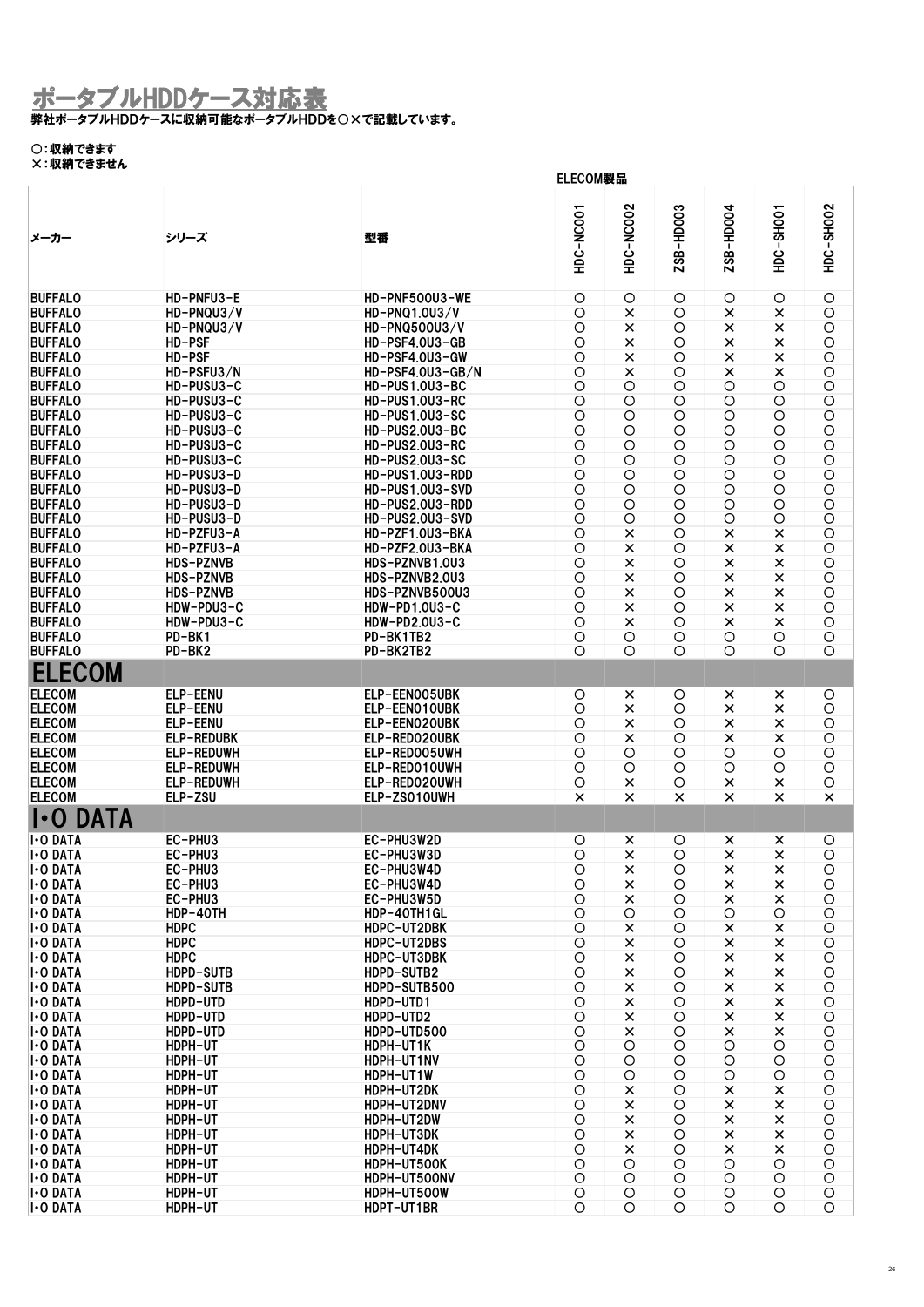#### 弊社ポータブルHDDケースに収納可能なポータブルHDDを○×で記載しています。

### ○:収納できます

|                  |                                  | ELECOM製品      |            |                  |            |                |            |                |
|------------------|----------------------------------|---------------|------------|------------------|------------|----------------|------------|----------------|
| メーカー             | シリーズ                             | 型番            | HDC-NC001  | <b>HDC-NC002</b> | ZSB-HD003  | ZSB-HD004      | HDC-SHOO1  | HDC-SH002      |
| <b>I</b> -O DATA | HDPH-UT                          | HDPT-UT1K     | O          | O                | O          | O              | O          | O              |
| <b>I</b> -O DATA | HDPH-UT                          | HDPT-UT1K/E   | O          | $\circ$          | $\circ$    | O              | O          | $\bigcirc$     |
| <b>I</b> -O DATA | HDPH-UT                          | HDPT-UT1W     | O          | O                | O          | O              | O          | $\bigcirc$     |
| <b>I</b> -O DATA | HDPH-UT                          | HDPT-UT2DBR   | O          | ×                | $\circ$    | ×              | ×          | $\bigcirc$     |
| <b>I</b> -O DATA | HDPH-UT                          | HDPT-UT2DK    | $\bigcirc$ | $\pmb{\times}$   | O          | $\times$       | $\times$   | $\bigcirc$     |
| <b>I</b> -O DATA | HDPH-UT                          | HDPT-UT2DK/E  | $\bigcirc$ | $\pmb{\times}$   | O          | $\pmb{\times}$ | $\times$   | $\bigcirc$     |
| <b>I</b> -O DATA | HDPH-UT                          | HDPT-UT2DW    | $\bigcirc$ | $\pmb{\times}$   | $\circ$    | $\times$       | $\times$   | $\bigcirc$     |
| <b>I</b> -O DATA | HDPH-UT                          | HDPT-UT3DK    | $\circ$    | $\times$         | $\circ$    | $\times$       | ×          | $\circ$        |
| <b>I</b> -O DATA | HDPH-UT                          | HDPT-UT500BR  | $\circ$    | $\circ$          | $\circ$    | $\circ$        | $\circ$    | $\bigcirc$     |
| <b>I</b> -O DATA | HDPH-UT                          | HDPT-UT500K   | $\bigcirc$ | O                | O          | O              | $\bigcirc$ | $\bigcirc$     |
| <b>I</b> -O DATA | HDPH-UT                          | HDPT-UT500W   | $\circ$    | O                | $\circ$    | O              | $\bigcirc$ | $\bigcirc$     |
| <b>I</b> -O DATA | HDPH-UTR                         | HDPH-UT1KR    | $\bigcirc$ | O                | $\circ$    | O              | O          | O              |
| <b>I</b> -O DATA | HDPH-UTR                         | HDPH-UT1NVR   | O          | $\circ$          | O          | O              | O          | $\bigcirc$     |
| <b>I</b> -O DATA | HDPH-UTR                         | HDPH-UT1WR    | $\bigcirc$ | O                | $\circ$    | O              | $\bigcirc$ | $\bigcirc$     |
| <b>I</b> -O DATA | HDPH-UTR                         | HDPH-UT2DKR   | $\circ$    | $\pmb{\times}$   | $\circ$    | $\times$       | $\times$   | $\circ$        |
| <b>I</b> -O DATA | HDPH-UTR                         | HDPH-UT2DNVR  | $\circ$    | $\pmb{\times}$   | $\circ$    | $\times$       | $\times$   | $\overline{O}$ |
| <b>I</b> -O DATA | HDPH-UTR                         | HDPH-UT2DWR   | O          | $\times$         | $\circ$    | $\times$       | $\times$   | $\bigcirc$     |
| <b>I</b> -O DATA | HDPH-UTR                         | HDPH-UT3DKR   | $\bigcirc$ | $\times$         | $\circ$    | $\times$       | $\times$   | $\bigcirc$     |
| <b>I</b> -O DATA | HDPH-UTR                         | HDPH-UT4DKR   | O          | $\pmb{\times}$   | $\circ$    | $\times$       | $\times$   | $\bigcirc$     |
| <b>I</b> -O DATA | HDPH-UTR                         | HDPH-UT500KR  | O          | O                | O          | O              | O          | $\bigcirc$     |
| <b>I</b> -O DATA | HDPH-UTR                         | HDPH-UT500NVR | $\bigcirc$ | $\bigcirc$       | $\circ$    | O              | $\circ$    | $\bigcirc$     |
| <b>I</b> -O DATA | HDPH-UTR                         | HDPH-UT500WR  | $\circ$    | O                | $\circ$    | O              | O          | $\bigcirc$     |
| <b>I</b> -O DATA | HDPH-UTR                         | HDPH-UT500WR  | $\circ$    | $\bigcirc$       | $\circ$    | $\circ$        | $\circ$    | $\bigcirc$     |
| <b>I</b> -O DATA | HDPH-UTR                         | HDPH-UT5DKR   | $\bigcirc$ | $\pmb{\times}$   | O          | $\times$       | $\times$   | $\bigcirc$     |
| <b>I</b> -O DATA | HDPH-UTR/E                       | HDPH-UT1KR/E  | $\bigcirc$ | $\bigcirc$       | O          | O              | O          | $\bigcirc$     |
| <b>I</b> -O DATA | HDPH-UTR/E                       | HDPH-UT2KR/E  | $\circ$    | O                | $\circ$    | $\bigcirc$     | $\bigcirc$ | $\bigcirc$     |
| <b>I</b> -O DATA | HDPH-UTR/E                       | HDPH-UT3DKR/E | $\bigcirc$ | $\pmb{\times}$   | O          | $\times$       | $\times$   | $\bigcirc$     |
| <b>I</b> -O DATA | HDPH-UTR/E                       | HDPH-UT4DKR/E | $\circ$    | $\pmb{\times}$   | $\circ$    | $\times$       | $\times$   | $\bigcirc$     |
| <b>I</b> -O DATA | HDPH-UTR/E                       | HDPH-UT5DKR/E | $\circ$    | $\pmb{\times}$   | $\circ$    | $\times$       | $\times$   | $\bigcirc$     |
| <b>I</b> -O DATA | HDPT-UTS                         | HDPT-UTS1BR   | $\bigcirc$ | $\bigcirc$       | O          | $\circ$        | $\bigcirc$ | $\bigcirc$     |
| <b>I</b> -O DATA | HDPT-UTS                         | HDPT-UTS1K    | $\bigcirc$ | O                | O          | O              | O          | O              |
| <b>I</b> -O DATA | HDPT-UTS                         | HDPT-UTS1K/E  | O          | O                | O          | O              | O          | $\bigcirc$     |
| <b>I</b> -O DATA | <b>HDPT-UTS</b>                  | HDPT-UTS1W    | $\bigcirc$ | O                | O          | O              | $\bigcirc$ | $\bigcirc$     |
| <b>I</b> -O DATA | <b>HDPT-UTS</b>                  | HDPT-UTS2BR   | O          | O                | O          | O              | O          | $\bigcirc$     |
| <b>I</b> -O DATA | HDPT-UTS                         | HDPT-UTS2K/E  | $\bigcirc$ | $\bigcirc$       | $\circ$    | $\circ$        | $\bigcirc$ | $\bigcirc$     |
| <b>I</b> -O DATA | HDPT-UTS                         | HDPT-UTS2W    | $\bigcirc$ | O                | O          | O              | O          | O              |
| <b>I</b> -O DATA | HDPT-UTS                         | HDPT-UTS500BR | $\circ$    | O                | O          | O              | O          | $\bigcirc$     |
| <b>I-O DATA</b>  | HDPT-UTS                         | HDPT-UTS500K  | $\bigcirc$ | O                | O          | O              | O          | $\bigcirc$     |
| <b>I</b> -O DATA | HDPT-UTS                         | HDPT-UTS500W  | $\circ$    | O                | O          | O              | O          | $\circ$        |
| <b>I</b> -O DATA | HDPX-UTS                         | HDPX-UTS1K    | $\circ$    | $\circ$          | $\circ$    | $\circ$        | $\circ$    | $\circ$        |
| <b>I</b> -O DATA | HDPX-UTS                         | HDPX-UTS2K    | $\bigcirc$ | $\circ$          | $\circ$    | O              | $\circ$    | $\bigcirc$     |
| <b>I</b> -O DATA | HDPX-UTS                         | HDPX-UTS2S    | $\bigcirc$ | $\bigcirc$       | O          | $\bigcirc$     | $\bigcirc$ | $\bigcirc$     |
| <b>I</b> -O DATA | <b>HDPX-UTSC</b>                 | HDPX-UTSC1K   | $\bigcirc$ | O                | O          | O              | $\bigcirc$ | $\bigcirc$     |
| <b>I</b> -O DATA | <b>HDPX-UTSC</b>                 | HDPX-UTSC1S   | $\bigcirc$ | O                | O          | O              | $\bigcirc$ | $\bigcirc$     |
| <b>I</b> -O DATA | <b>HDPX-UTSC</b>                 | HDPX-UTSC2K   | $\bigcirc$ | O                | $\bigcirc$ | O              | $\bigcirc$ | $\bigcirc$     |
| <b>I</b> -O DATA | HDPX-UTSC                        | HDPX-UTSC2S   | O          | $\circ$          | $\circ$    | $\circ$        | $\circ$    | $\circ$        |
| <b>Seagate</b>   |                                  |               |            |                  |            |                |            |                |
| Seagate          | <b>Backup Plus Portable</b>      | 1K9AAC        | O          | $\pmb{\times}$   | O          | ×              | ×          | $\circ$        |
| Seagate          | <b>Backup Plus Slim Portable</b> | 1KAAA2        | $\bigcirc$ | $\bigcirc$       | $\bigcirc$ | $\bigcirc$     | $\bigcirc$ | $\bigcirc$     |
| Seagate          | <b>SGP-FNX</b>                   | SGP-FNX010UBK | $\circ$    | $\bigcirc$       | $\bigcirc$ | $\bigcirc$     | $\circ$    | $\circ$        |
| Seagate          | <b>SGP-FNX</b>                   | SGP-FNX020UBK | $\bigcirc$ | O                | O          | O              | $\bigcirc$ | $\bigcirc$     |
| Seagate          | SGP-JNXU                         | SGP-JNX005UBK | $\bigcirc$ | $\bigcirc$       | $\bigcirc$ | $\bigcirc$     | $\bigcirc$ | $\bigcirc$     |
| Seagate          | SGP-JNXU                         | SGP-JNX010UBK | $\bigcirc$ | $\bigcirc$       | $\bigcirc$ | $\bigcirc$     | $\circ$    | $\bigcirc$     |
| Seagate          | SGP-MXU                          | SGP-MX010UBK  | $\bigcirc$ | $\bigcirc$       | O          | $\bigcirc$     | $\circ$    | $\bigcirc$     |
| Seagate          | SGP-MXU                          | SGP-MX010UWH  | $\bigcirc$ | $\bigcirc$       | $\bigcirc$ | $\bigcirc$     | $\circ$    | $\bigcirc$     |
| Seagate          | SGP-MXU                          | SGP-MX020UBK  | $\bigcirc$ | O                | O          | O              | $\bigcirc$ | $\circ$        |
| Seagate          | <b>SGP-MXU</b>                   | SGP-MX020UWH  | $\bigcirc$ | $\bigcirc$       | $\bigcirc$ | $\bigcirc$     | $\bigcirc$ | $\bigcirc$     |
| Seagate          | SGP-MYU                          | SGP-MY010UBK  | $\bigcirc$ | O                | O          | O              | $\bigcirc$ | $\bigcirc$     |
| Seagate          | SGP-MYU                          | SGP-MY010UWH  | $\bigcirc$ | O                | $\bigcirc$ | O              | $\bigcirc$ | $\bigcirc$     |
| Seagate          | <b>SGP-MYU</b>                   | SGP-MY020UBK  | $\bigcirc$ | $\bigcirc$       | O          | $\bigcirc$     | $\bigcirc$ | $\bigcirc$     |
| Seagate          | <b>SGP-MYU</b>                   | SGP-MY020UWH  | $\bigcirc$ | O                | O          | O              | $\circ$    | $\circ$        |
| Seagate          | SGP-NZU                          | SGP-NZ005UBK  | O          | O                | $\circ$    | $\circ$        | O          | O              |
|                  |                                  |               |            |                  |            |                |            |                |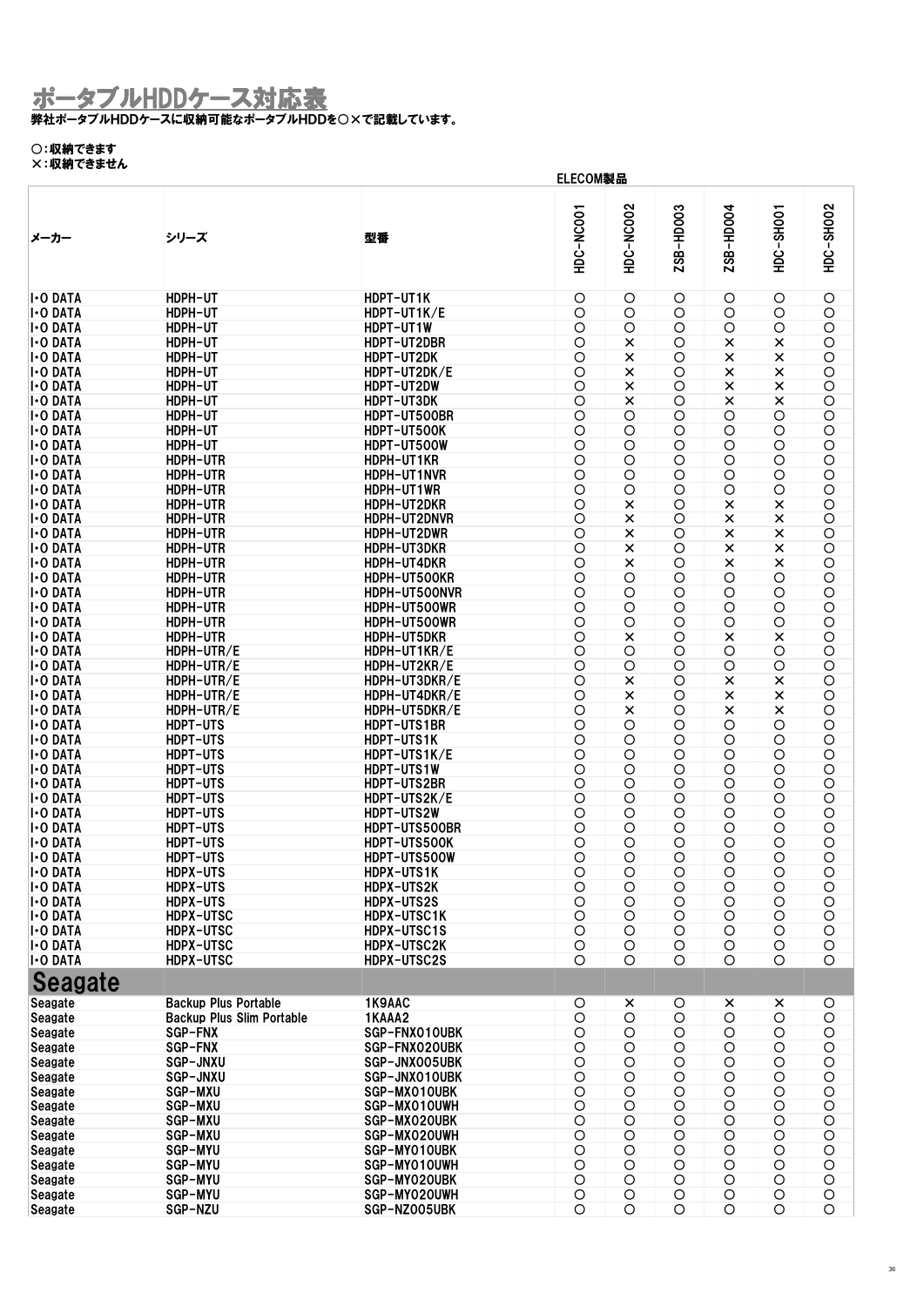弊社ポータブルHDDケースに収納可能なポータブルHDDを○×で記載しています。

### ○:収納できます

| ハ・ベリ くこのにル                       |                            | ELECOM製品                       |                          |                              |                       |                 |                          |                          |  |  |
|----------------------------------|----------------------------|--------------------------------|--------------------------|------------------------------|-----------------------|-----------------|--------------------------|--------------------------|--|--|
| メーカー                             | シリーズ                       | 型番                             | HDC-NC001                | <b>HDC-NC002</b>             | ZSB-HD003             | ZSB-HD004       | HDC-SHOO1                | HDC-SH002                |  |  |
| Seagate                          | SGP-NZU                    | SGP-NZ010UBK                   | $\circ$                  | O                            | O                     | O               | O                        | $\bigcirc$               |  |  |
| Seagate                          | SGP-NZU                    | SGP-NZ010UWH                   | $\circ$                  | $\circ$                      | $\circ$               | O               | $\circ$                  | $\bigcirc$               |  |  |
| Seagate                          | SGP-NZU                    | SGP-NZ020UBK                   | $\bigcirc$               | O                            | O                     | O               | O                        | $\circ$                  |  |  |
| Seagate                          | SGP-NZU                    | SGP-NZ020UWH                   | O                        | O                            | O                     | Ο               | O                        | O                        |  |  |
| TOSHIBA                          |                            |                                |                          |                              |                       |                 |                          |                          |  |  |
| <b>TOSHIBA</b>                   | HD-MA                      | HD-MA10TS                      | O                        | O                            | O                     | O               | O                        | O                        |  |  |
| <b>TOSHIBA</b>                   | HD-MA                      | HD-MA10TY                      | O                        | O                            | O                     | O               | O                        | $\bigcirc$               |  |  |
| <b>TOSHIBA</b>                   | HD-MA                      | HD-MA20TS                      | $\circ$                  | $\circ$                      | $\circ$               | O               | O                        | $\bigcirc$               |  |  |
| <b>TOSHIBA</b>                   | HD-MA                      | HD-MA20TY                      | $\circ$                  | O                            | O                     | O               | $\bigcirc$               | $\bigcirc$               |  |  |
| <b>TOSHIBA</b>                   | HD-MA                      | HD-MA30TS                      | $\circ$                  | O                            | O                     | O               | $\bigcirc$               | $\bigcirc$               |  |  |
| <b>TOSHIBA</b>                   | HD-MA                      | HD-MA30TY                      | $\bigcirc$               | O                            | O                     | O               | O                        | $\bigcirc$               |  |  |
| <b>TOSHIBA</b>                   | HD-MB                      | HD-MB10TB                      | $\circ$                  | O                            | $\circ$               | O               | $\bigcirc$               | $\circ$                  |  |  |
| <b>TOSHIBA</b>                   | HD-MB                      | HD-MB10TG                      | $\bigcirc$               | O                            | O                     | O               | $\bigcirc$               | O                        |  |  |
| <b>TOSHIBA</b>                   | HD-MB                      | HD-MB10TK                      | $\circ$                  | O                            | O                     | O               | $\bigcirc$               | $\bigcirc$               |  |  |
| <b>TOSHIBA</b>                   | $HD-MB$                    | HD-MB10TR                      | $\circ$                  | $\circ$                      | $\bigcirc$            | $\circ$         | $\bigcirc$               | $\circ$                  |  |  |
| <b>TOSHIBA</b>                   | HD-MB                      | HD-MB10TS                      | $\bigcirc$               | O                            | O                     | O               | $\bigcirc$               | O                        |  |  |
| <b>TOSHIBA</b>                   | $HD-MB$                    | HD-MB10TW                      | $\bigcirc$               | O                            | O                     | O               | $\circ$                  | $\circ$                  |  |  |
| <b>TOSHIBA</b>                   | $HD-MB$                    | HD-MB10TY                      | $\bigcirc$               | O                            | O                     | O               | $\bigcirc$               | $\bigcirc$               |  |  |
| <b>TOSHIBA</b><br><b>TOSHIBA</b> | HD-MB<br>$HD-MB$           | HD-MB20TY<br>HD-MB20TY         | $\circ$<br>$\bigcirc$    | $\bigcirc$<br>O              | $\bigcirc$<br>O       | $\circ$<br>O    | $\bigcirc$<br>$\bigcirc$ | $\circ$<br>$\bigcirc$    |  |  |
| <b>TOSHIBA</b>                   | HD-MB                      | HD-MB30TS                      | $\circ$                  | O                            | O                     | O               | O                        | $\bigcirc$               |  |  |
| <b>TOSHIBA</b>                   | HD-MB                      | HD-MB30TY                      | $\circ$                  | O                            | $\bigcirc$            | $\circ$         | $\bigcirc$               | $\circ$                  |  |  |
| <b>TOSHIBA</b>                   | HD-PF                      | HD-PF20TB                      | $\bigcirc$               | ×                            | O                     | ×               | ×                        | $\bigcirc$               |  |  |
| <b>TOSHIBA</b>                   | HD-PF                      | HD-PF20TG                      | $\circ$                  | ×                            | O                     | $\pmb{\times}$  | $\pmb{\times}$           | $\bigcirc$               |  |  |
| <b>TOSHIBA</b>                   | HD-PF                      | HD-PF20TK                      | $\bigcirc$               | ×                            | O                     | $\pmb{\times}$  | $\pmb{\times}$           | $\bigcirc$               |  |  |
| <b>TOSHIBA</b>                   | $HD-PF$                    | HD-PF20TR                      | $\circ$                  | ×                            | O                     | $\pmb{\times}$  | ×                        | $\bigcirc$               |  |  |
| <b>TOSHIBA</b>                   | HD-PF                      | HD-PF20TW                      | $\circ$                  | ×                            | O                     | $\pmb{\times}$  | $\pmb{\times}$           | $\bigcirc$               |  |  |
| <b>TOSHIBA</b>                   | HD-PF                      | HD-PF30TK                      | $\circ$                  | $\times$                     | O                     | $\pmb{\times}$  | $\pmb{\times}$           | $\bigcirc$               |  |  |
| <b>TOSHIBA</b>                   | $HD-PF$                    | HD-PF30TW                      | $\circ$                  | $\times$                     | O                     | $\pmb{\times}$  | $\pmb{\times}$           | $\bigcirc$               |  |  |
| <b>TOSHIBA</b>                   | HD-PF                      | HD-PF50GK                      | $\circ$                  | O                            | O                     | O               | O                        | $\bigcirc$               |  |  |
| <b>TOSHIBA</b>                   | HD-PF                      | HD-PF50GW                      | $\circ$                  | O                            | O                     | O               | O                        | $\bigcirc$               |  |  |
| <b>TOSHIBA</b><br><b>TOSHIBA</b> | <b>HDTB</b><br><b>HDTB</b> | HDTB310EK3AA                   | $\bigcirc$               | O                            | O                     | O               | $\bigcirc$               | $\bigcirc$<br>$\bigcirc$ |  |  |
| <b>TOSHIBA</b>                   | <b>HDTB</b>                | HDTB320EK3CA<br>HDTB405FK3AA-D | $\circ$<br>$\circ$       | ×<br>O                       | O<br>O                | ×<br>O          | $\times$<br>$\bigcirc$   | $\bigcirc$               |  |  |
| <b>TOSHIBA</b>                   | <b>HDTB</b>                | HDTB410AK3AA                   | $\bigcirc$               | O                            | O                     | O               | O                        | $\circ$                  |  |  |
| <b>TOSHIBA</b>                   | <b>HDTB</b>                | HDTB410FK3AA-D                 | $\circ$                  | O                            | O                     | O               | $\bigcirc$               | O                        |  |  |
| <b>TOSHIBA</b>                   | <b>HDTB</b>                | HDTB420AK3AA                   | $\bigcirc$               | O                            | O                     | O               | O                        | $\bigcirc$               |  |  |
| <b>TOSHIBA</b>                   | <b>HDTB</b>                | HDTB420FK3AA-D                 | O                        | O                            | O                     | Ο               | O                        | O                        |  |  |
| <b>TOSHIBA</b>                   | <b>HDTB</b>                | HDTB440FK3CA-D                 | O                        | $\pmb{\times}$               | O                     | ×               | ×                        | $\circ$                  |  |  |
| <b>TOSHIBA</b>                   | <b>HDTC</b>                | HDTC920AK3AA                   | $\bigcirc$               | $\circ$                      | $\circ$               | O               | $\bigcirc$               | $\circ$                  |  |  |
| <b>TOSHIBA</b>                   | <b>HDTC</b>                | HDTC920AL3AA                   | $\bigcirc$               | O                            | $\circ$               | O               | $\bigcirc$               | $\bigcirc$               |  |  |
| <b>TOSHIBA</b>                   | <b>HDTC</b>                | HDTC920AR3AA                   | O                        | O                            | $\circ$               | O               | $\bigcirc$               | $\bigcirc$               |  |  |
| <b>TOSHIBA</b>                   | <b>HDTC</b>                | HDTC920AR3AA                   | $\bigcirc$               | $\circ$                      | $\circ$               | $\circ$         | $\bigcirc$               | $\bigcirc$               |  |  |
| <b>TOSHIBA</b><br><b>TOSHIBA</b> | HD-TPA<br>HD-TPA           | HD-TPA1U3-B<br>HD-TPA2U3-B     | $\bigcirc$<br>$\bigcirc$ | $\circ$<br>O                 | $\bigcirc$<br>$\circ$ | O<br>O          | $\bigcirc$<br>O          | $\bigcirc$<br>$\bigcirc$ |  |  |
| <b>TOSHIBA</b>                   | HD-TPA                     | HD-TPA4U3-B                    | $\circ$                  | ×                            | $\circ$               | ×               | ×                        | $\circ$                  |  |  |
| <b>WD</b>                        |                            |                                |                          |                              |                       |                 |                          |                          |  |  |
| <b>WD</b>                        | 0G                         | 0G10202                        |                          |                              |                       |                 |                          |                          |  |  |
| WD                               | WDBA2D                     | WDBA2D0020BBL-JESE             | O<br>$\bigcirc$          | $\pmb{\times}$<br>$\bigcirc$ | O<br>$\bigcirc$       | ×<br>$\bigcirc$ | ×<br>$\bigcirc$          | O<br>$\bigcirc$          |  |  |
| <b>WD</b>                        | WDBA2D                     | WDBA2D0020BBL-JESN             | O                        | $\circ$                      | $\circ$               | $\circ$         | $\bigcirc$               | $\bigcirc$               |  |  |
| WD                               | <b>WDBA2F</b>              | WDBA2F0040BBL-JESE             | $\bigcirc$               | ×                            | $\circ$               | ×               | $\pmb{\times}$           | $\bigcirc$               |  |  |
| <b>WD</b>                        | <b>WDBA2F</b>              | WDBA2F0040BBL-JESN             | $\bigcirc$               | ×                            | $\bigcirc$            | $\times$        | $\times$                 | $\bigcirc$               |  |  |
| <b>WD</b>                        | <b>WDBA2F</b>              | WDBA2F0050BBL-JESE             | $\circ$                  | $\pmb{\times}$               | $\circ$               | ×               | $\pmb{\times}$           | $\bigcirc$               |  |  |
| <b>WD</b>                        | <b>WDBA2F</b>              | WDBA2F0050BBL-JESN             | $\bigcirc$               | $\times$                     | $\circ$               | $\pmb{\times}$  | $\pmb{\times}$           | $\bigcirc$               |  |  |
| WD                               | WDBA2W                     | WDBA2W0020BBK-JESN             | $\bigcirc$               | ×                            | O                     | $\times$        | $\times$                 | $\bigcirc$               |  |  |
| WD                               | <b>WDBA3A</b>              | WDBA3A0040BBK-JESN             | $\bigcirc$               | ×                            | $\circ$               | $\times$        | $\pmb{\times}$           | $\bigcirc$               |  |  |
| <b>WD</b>                        | <b>WDBBKD</b>              | WDBBKD0040BBK                  | $\bigcirc$               | $\times$                     | $\bigcirc$            | $\times$        | $\pmb{\times}$           | $\bigcirc$               |  |  |
| WD                               | <b>WDBBKD</b>              | WDBBKD0040BWT                  | $\circ$                  | ×                            | $\circ$               | $\times$        | $\pmb{\times}$           | $\circ$                  |  |  |
| WD                               | <b>WDBCGL</b>              | WDBCGL0040BSL                  | $\circ$                  | $\pmb{\times}$               | $\circ$               | $\times$        | $\pmb{\times}$           | $\bigcirc$               |  |  |
| WD                               | <b>WDBEPK</b>              | WDBEPK0010BBK-JESN             | $\bigcirc$               | O                            | O                     | O               | $\bigcirc$               | $\bigcirc$               |  |  |
| WD                               | <b>WDBEPK</b>              | WDBEPK0020BBK-JESN             | O                        | O                            | O                     | O               | O                        | $\circ$                  |  |  |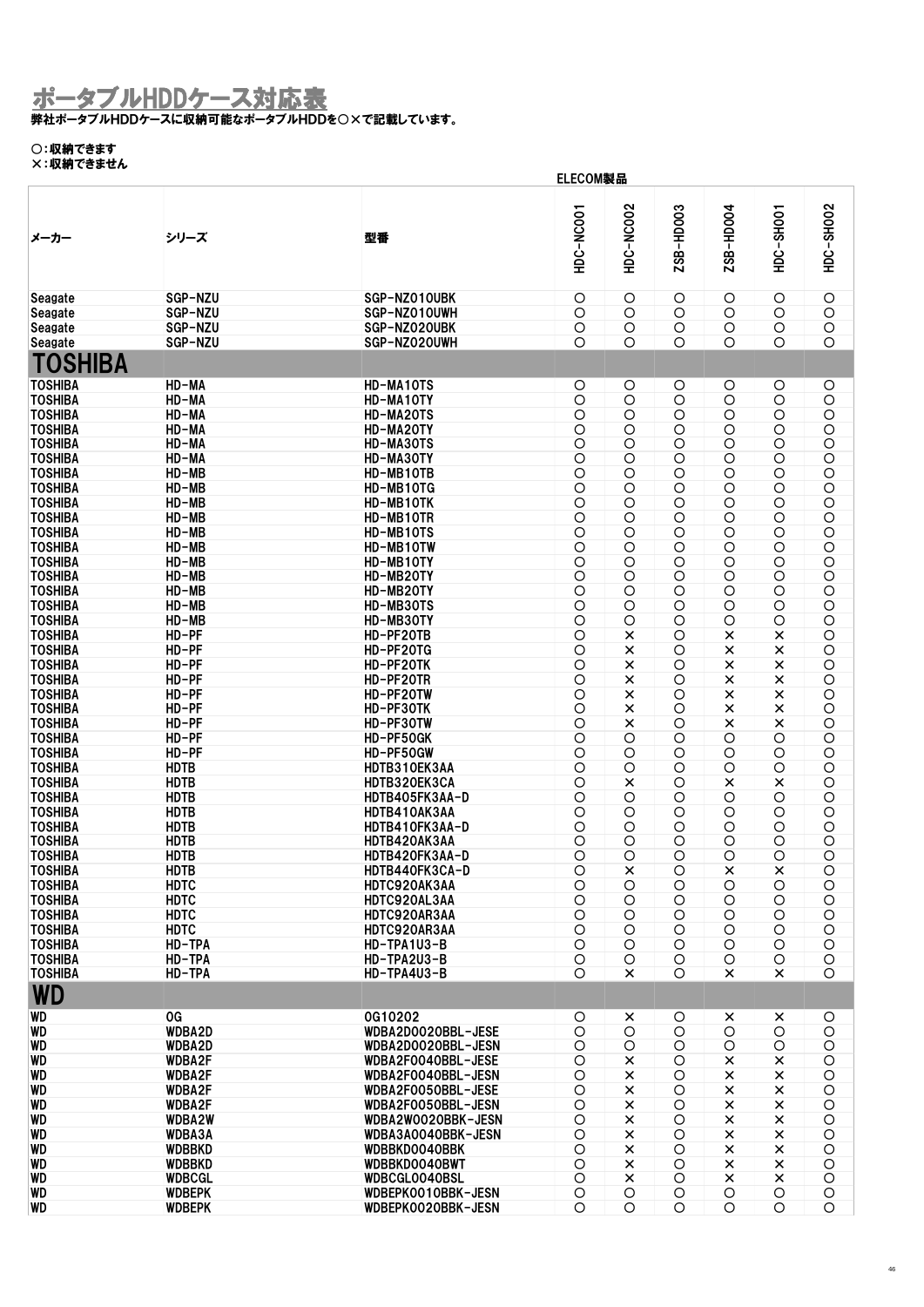#### 弊社ポータブルHDDケースに収納可能なポータブルHDDを○×で記載しています。

#### ○:収納できます ×:収納できません

|                        | ELECOM製品                       |                                            |                    |                            |            |                      |                            |                       |  |  |
|------------------------|--------------------------------|--------------------------------------------|--------------------|----------------------------|------------|----------------------|----------------------------|-----------------------|--|--|
| メーカー                   | シリーズ                           | 型番                                         | HDC-NC001          | HDC-NC002                  | ZSB-HD003  | ZSB-HD004            | <b>HDC-SHOO1</b>           | HDC-SH002             |  |  |
| <b>WD</b>              | <b>WDBEZW</b>                  | WDBEZW0030BBA                              | O                  | ×                          | O          | ×                    | ×                          | $\bigcirc$            |  |  |
| <b>WD</b>              | <b>WDBEZW</b>                  | WDBEZW0030BSG                              | $\circ$            | $\pmb{\times}$             | $\circ$    | $\pmb{\times}$       | ×                          | $\bigcirc$            |  |  |
| <b>WD</b>              | <b>WDBEZW</b>                  | WDBEZW0030BSL                              | $\bigcirc$         | ×                          | O          | ×                    | ×                          | $\bigcirc$            |  |  |
| <b>WD</b>              | <b>WDBFKF</b>                  | WDBFKF0010BBK                              | $\circ$            | $\bigcirc$                 | $\circ$    | $\circ$              | O                          | $\bigcirc$            |  |  |
| <b>WD</b>              | <b>WDBFKF</b>                  | WDBFKF0010BBK-JESE                         | $\bigcirc$         | O                          | O          | O                    | $\circ$                    | O                     |  |  |
| <b>WD</b>              | <b>WDBFKF</b>                  | WDBFKF0010BBK-WESE                         | $\circ$            | $\circ$                    | $\circ$    | $\circ$              | $\circ$                    | $\bigcirc$            |  |  |
| <b>WD</b>              | <b>WDBJRT</b>                  | SDPH81G-001T-GBAND                         | $\circ$            | $\times$                   | O          | $\pmb{\times}$       | $\pmb{\times}$             | O                     |  |  |
| <b>WD</b>              | <b>WDBJRT</b>                  | SDPH81G-002T-GBAND                         | $\circ$            | $\pmb{\times}$             | $\circ$    | $\pmb{\times}$       | $\pmb{\times}$             | $\bigcirc$            |  |  |
| <b>WD</b>              | <b>WDBJRT</b>                  | SDPH81G-004T-GBAND                         | $\times$           | $\times$                   | ×          | ×                    | $\pmb{\times}$             | $\pmb{\times}$        |  |  |
| <b>WD</b>              | <b>WDBJRT</b>                  | SDPH81G-005T-GBAND                         | $\times$           | $\times$                   | $\times$   | $\times$             | $\pmb{\times}$             | $\times$              |  |  |
| <b>WD</b>              | <b>WDBJRT</b>                  | WDBEPK0010BBK-JESE                         | $\circ$            | $\circ$                    | $\circ$    | $\circ$              | O                          | $\circ$               |  |  |
| <b>WD</b>              | <b>WDBJRT</b>                  | WDBEPK0020BBK-JESE                         | $\circ$            | O                          | O          | $\circ$              | $\circ$                    | O                     |  |  |
| <b>WD</b>              | <b>WDBJRT</b>                  | WDBJRT0040BBK-JESE                         | $\circ$            | $\times$                   | O          | $\times$             | $\pmb{\times}$             | O                     |  |  |
| <b>WD</b>              | <b>WDBJRT</b>                  | WDBJRT0040BBK-JESN                         | O                  | $\times$                   | O          | $\pmb{\times}$       | $\pmb{\times}$             | $\bigcirc$            |  |  |
| <b>WD</b>              | <b>WDBJRT</b>                  | WDBJRT0050BBK-JESE                         | $\overline{O}$     | $\pmb{\times}$             | $\circ$    | $\pmb{\times}$       | $\pmb{\times}$             | $\circ$               |  |  |
| <b>WD</b>              | <b>WDBJRT</b>                  | WDBJRT0050BBK-JESN                         | $\overline{O}$     | $\pmb{\times}$             | O          | $\times$             | $\pmb{\times}$             | $\bigcirc$            |  |  |
| <b>WD</b>              | <b>WDBLPG</b>                  | WDBLPG0020BBK-JESE                         | $\circ$            | O                          | O          | $\circ$              | $\circ$                    | O                     |  |  |
| <b>WD</b>              | <b>WDBLPG</b>                  | WDBLPG0020BBK-WESE                         | $\circ$            | $\circ$                    | $\circ$    | $\circ$              | $\circ$                    | O                     |  |  |
| <b>WD</b>              | <b>WDBP6A</b>                  | WDBP6A0020BBK                              | $\bigcirc$         | $\times$                   | O          | $\pmb{\times}$       | $\pmb{\times}$             | $\circ$               |  |  |
| <b>WD</b>              | <b>WDBP6A</b>                  | WDBP6A0030BBK                              | $\bigcirc$         | $\times$                   | O          | $\pmb{\times}$       | $\pmb{\times}$             | $\bigcirc$            |  |  |
| <b>WD</b>              | <b>WDBP6A</b>                  | WDBP6A0030BBK-WESE                         | $\circ$            | $\pmb{\times}$             | $\circ$    | $\times$             | $\times$                   | $\bigcirc$            |  |  |
| <b>WD</b>              | <b>WDBP6A</b>                  | WDBP6A0040BBK                              | $\circ$            | $\times$                   | $\circ$    | $\pmb{\times}$       | $\pmb{\times}$             | O                     |  |  |
| <b>WD</b>              | <b>WDBP6A</b>                  | WDBP6A0040BBK-JESE                         | $\circ$            | $\times$                   | $\circ$    | $\times$             | $\pmb{\times}$             | O                     |  |  |
| <b>WD</b><br><b>WD</b> | <b>WDBP6A</b><br><b>WDBPKJ</b> | WDBP6A0040BBK-WESE<br>WDBPKJ0040BBK-JESN   | $\circ$<br>$\circ$ | $\times$<br>$\pmb{\times}$ | O<br>O     | $\times$<br>$\times$ | $\pmb{\times}$<br>$\times$ | $\bigcirc$<br>O       |  |  |
| <b>WD</b>              | <b>WDBPKJ</b>                  | WDBPKJ0040BBL-JESN                         | $\circ$            | $\times$                   | O          | $\pmb{\times}$       | $\pmb{\times}$             | $\bigcirc$            |  |  |
| <b>WD</b>              | <b>WDBPKJ</b>                  | WDBPKJ0040BRD-JESN                         | $\circ$            | $\pmb{\times}$             | O          | $\times$             | $\pmb{\times}$             | $\bigcirc$            |  |  |
| <b>WD</b>              | <b>WDBPKJ</b>                  | WDBPKJ0050BBK-JESN                         | $\circ$            | $\pmb{\times}$             | $\circ$    | ×                    | $\pmb{\times}$             | $\bigcirc$            |  |  |
| <b>WD</b>              | WDBS4B                         | WDBS4B0020BBK-JESN                         | $\circ$            | $\circ$                    | $\circ$    | $\circ$              | $\circ$                    | O                     |  |  |
| <b>WD</b>              | WDBS4B                         | WDBS4B0020BBL-JESN                         | $\circ$            | $\circ$                    | $\circ$    | $\circ$              | $\circ$                    | $\circ$               |  |  |
| <b>WD</b>              | WDBS4B                         | WDBS4B0020BOR-JESN                         | $\circ$            | O                          | O          | O                    | $\bigcirc$                 | O                     |  |  |
| WD                     | WDBS4B                         | WDBS4B0020BRD-JESN                         | $\circ$            | O                          | O          | O                    | $\bigcirc$                 | $\bigcirc$            |  |  |
| <b>WD</b>              | WDBS4B                         | WDBS4B0020BWT-JESN                         | $\circ$            | O                          | $\circ$    | O                    | $\bigcirc$                 | $\bigcirc$            |  |  |
| <b>WD</b>              | WDBS4B                         | WDBS4B0020BYL-JESN                         | $\circ$            | O                          | O          | O                    | O                          | $\bigcirc$            |  |  |
| <b>WD</b>              | <b>WDBU6Y</b>                  | WDBU6Y0020BBK-WESN                         | $\circ$            | $\times$                   | $\circ$    | $\times$             | $\pmb{\times}$             | $\bigcirc$            |  |  |
| <b>WD</b>              | <b>WDBU6Y</b>                  | WDBU6Y0030BBK-WESN                         | $\circ$            | $\pmb{\times}$             | O          | $\times$             | $\pmb{\times}$             | O                     |  |  |
| <b>WD</b>              | <b>WDBU6Y</b>                  | WDBU6Y0040BBK-JESE                         | $\bigcirc$         | $\pmb{\times}$             | O          | ×                    | ×                          | O                     |  |  |
| <b>WD</b>              | <b>WDBU6Y</b>                  | WDBU6Y0040BBK-JESN                         | O                  | $\times$                   | O          | $\times$             | $\pmb{\times}$             | O                     |  |  |
| <b>WD</b>              | <b>WDBU6Y</b>                  | WDBU6Y0040BBK-WESN<br>WDBU6Y0050BBK-JESE   | O                  | $\times$                   | O          | ×                    | ×                          | O                     |  |  |
| WD<br>WD               | <b>WDBU6Y</b>                  | WDBU6Y0050BBK-JESN                         | O                  | ×                          | O          | ×                    | ×                          | O<br>$\bigcirc$       |  |  |
| WD                     | <b>WDBU6Y</b><br><b>WDBU6Y</b> | WDBUZG0010BBK-WESN                         | O<br>$\bigcirc$    | ×<br>$\bigcirc$            | O<br>O     | ×<br>O               | ×<br>$\bigcirc$            | $\bigcirc$            |  |  |
| WD                     | <b>WDBUZG</b>                  | WDBUZG0010BBK-JESE                         | O                  | O                          | O          | O                    | $\bigcirc$                 | $\bigcirc$            |  |  |
| WD                     | <b>WDBUZG</b>                  | WDBUZG0020BBK-JESE                         | $\bigcirc$         | O                          | O          | O                    | $\bigcirc$                 | $\bigcirc$            |  |  |
| WD                     | <b>WDBUZG</b>                  | WDBUZG0020BBK-JESN                         | $\bigcirc$         | O                          | O          | O                    | $\bigcirc$                 | $\bigcirc$            |  |  |
| WD                     | <b>WDBYFT</b>                  | WDBYFT0020BBK                              | O                  | $\times$                   | O          | ×                    | $\pmb{\times}$             | $\bigcirc$            |  |  |
| WD                     | <b>WDBYFT</b>                  | WDBYFT0020BWT                              | $\bigcirc$         | $\pmb{\times}$             | O          | $\pmb{\times}$       | $\pmb{\times}$             | $\bigcirc$            |  |  |
| WD                     | <b>WDBYFT</b>                  | <b>WDBYFT0030BBK</b>                       | O                  | $\pmb{\times}$             | O          | $\pmb{\times}$       | ×                          | O                     |  |  |
| WD                     | <b>WDBYFT</b>                  | WDBYFT0030BWT                              | $\circ$            | $\times$                   | O          | $\times$             | $\pmb{\times}$             | $\bigcirc$            |  |  |
| WD                     | <b>WDBYFT</b>                  | WDBYFT0040BBK                              | O                  | $\pmb{\times}$             | O          | $\pmb{\times}$       | $\pmb{\times}$             | O                     |  |  |
| WD                     | <b>WDBYFT</b>                  | WDBYFT0040BBK-JESN                         | $\bigcirc$         | $\times$                   | O          | $\times$             | $\pmb{\times}$             | $\bigcirc$            |  |  |
| WD                     | <b>WDBYFT</b>                  | WDBYFT0040BBL-JESN                         | $\bigcirc$         | $\times$                   | O          | ×                    | $\pmb{\times}$             | O                     |  |  |
| WD                     | <b>WDBYFT</b>                  | WDBYFT0040BOR-JESN                         | O                  | $\pmb{\times}$             | $\bigcirc$ | $\pmb{\times}$       | $\pmb{\times}$             | $\bigcirc$            |  |  |
| WD                     | <b>WDBYFT</b>                  | WDBYFT0040BRD-JESN                         | $\bigcirc$         | $\pmb{\times}$             | $\circ$    | $\times$             | $\pmb{\times}$             | $\bigcirc$            |  |  |
| WD                     | <b>WDBYFT</b>                  | WDBYFT0040BWT                              | O                  | $\times$                   | O          | ×                    | $\pmb{\times}$             | $\bigcirc$            |  |  |
| WD                     | <b>WDBYFT</b>                  | WDBYFT0040BWT-JESN                         | $\bigcirc$         | $\times$                   | O          | $\times$             | $\pmb{\times}$             | $\bigcirc$            |  |  |
| WD<br>WD               | <b>WDBYFT</b><br><b>WDBYNN</b> | WDBYFT0040BYL-JESN<br><b>WDBYNN0010BBK</b> | O<br>O             | $\times$<br>O              | O<br>O     | $\times$<br>O        | $\pmb{\times}$<br>O        | $\bigcirc$<br>$\circ$ |  |  |
| WD                     | <b>WDBYNN</b>                  | WDBYNN0010BBK-JESN                         | $\bigcirc$         | O                          | O          | $\circ$              | O                          | O                     |  |  |
| WD                     | <b>WDBYNN</b>                  | WDBYNN0010BBL-JESN                         | O                  | O                          | O          | O                    | O                          | O                     |  |  |
| WD                     | <b>WDBYNN</b>                  | WDBYNN0010BOR-JESN                         | $\bigcirc$         | O                          | $\circ$    | O                    | $\bigcirc$                 | $\bigcirc$            |  |  |
| WD                     | <b>WDBYNN</b>                  | WDBYNN0010BRD-JESN                         | O                  | O                          | O          | O                    | O                          | O                     |  |  |
| WD                     | <b>WDBYNN</b>                  | WDBYNN0010BWT                              | O                  | O                          | $\circ$    | O                    | O                          | O                     |  |  |